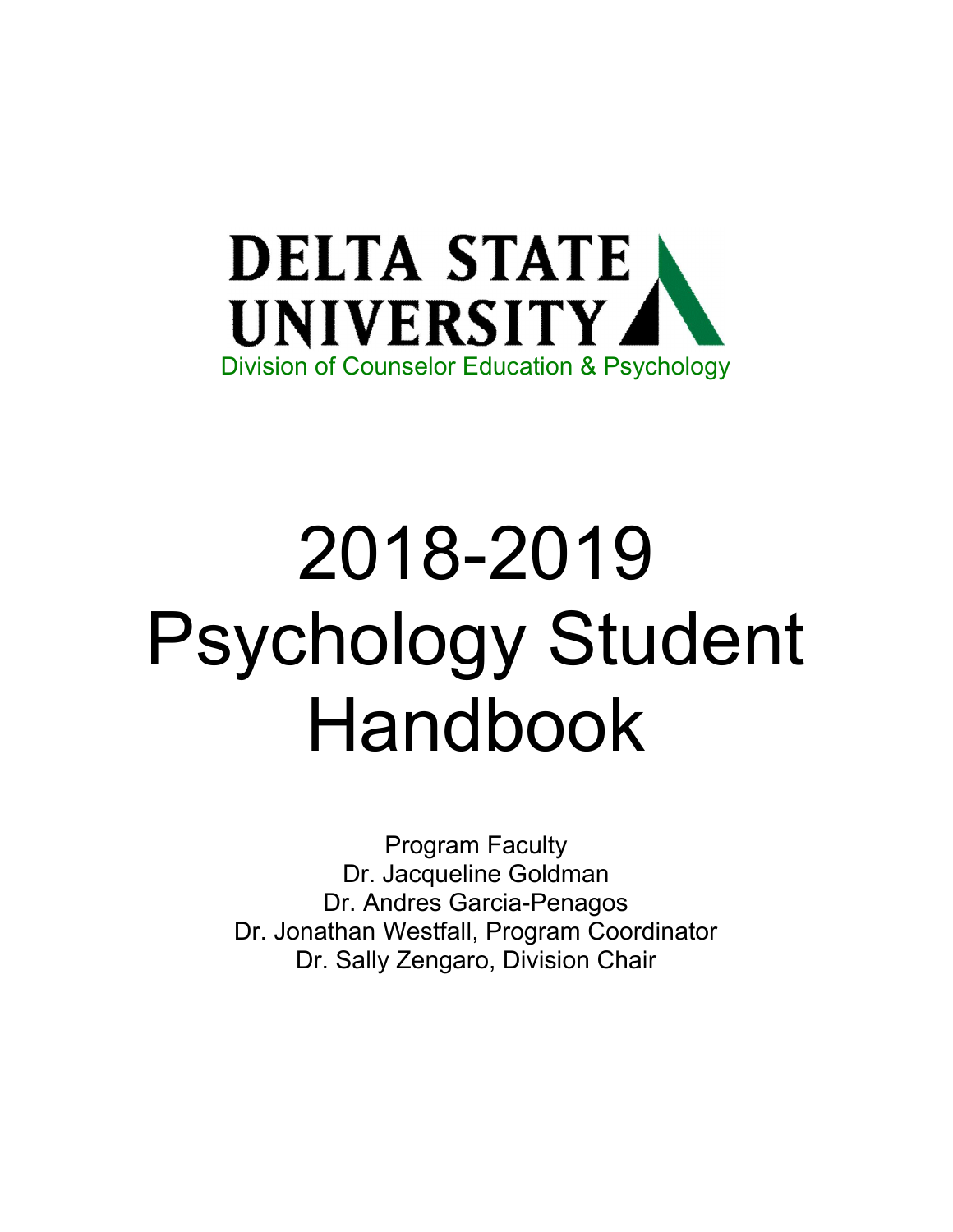## **DELTA STATE** UNIVERSITY Division of Counselor Education & Psychology

## Welcome to the Psychology Program

Most undergraduates find General Psychology to be an interesting course when they take it. We like to believe that the lucky ones choose Psychology as a major! The size of our program allows us to focus our resources almost entirely on our undergraduate students. The Psychology Program has three main goals: 1) To prepare our students for further study at the graduate and professional levels; 2) preparing our students for post baccalaureate careers, and 3) making the undergraduate experience as interesting and as engaging as possible. The rest of this page will tell you what to expect as a psychology major at Delta State University. The pages that follow will provide detailed information on the faculty, courses you will need to take to earn a Bachelor of Arts in Psychology, a description of psychology courses, a course requirements checklist, and some suggested academic minor programs.

#### **Contents**

## Engaging Experiences

Psychology majors at Delta State University benefit directly from their interpersonal experiences with faculty and other professionals in the College of Education and Human Sciences, from their Undergraduate professional experiences

**The Interpersonal Experience:** Students and faculty engage in numerous meaningful interactions through classes, research, and advising. Students are encouraged to take advantage of opportunities to have personal and professional planning conferences with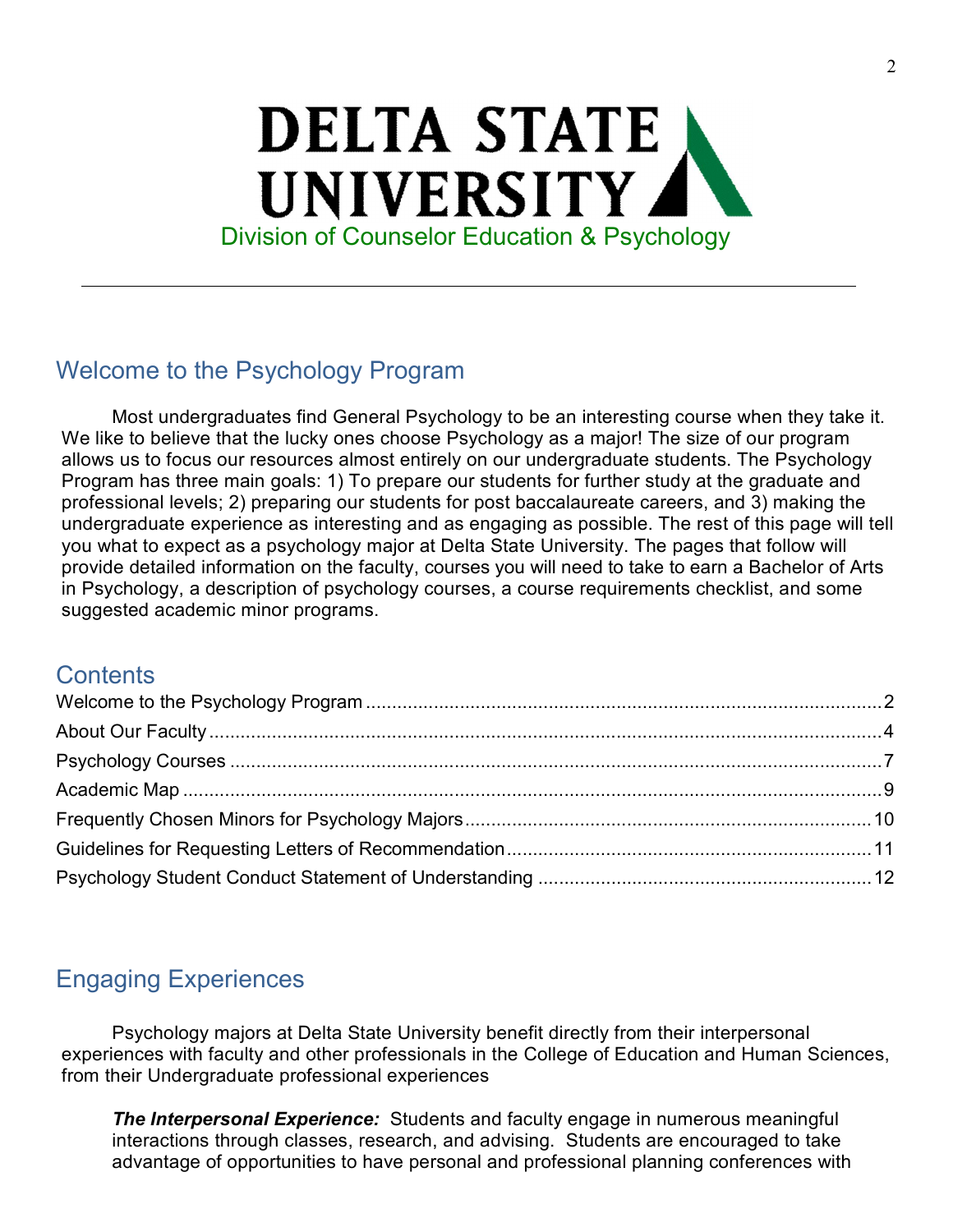faculty. Outside of the classroom, we sponsor two major student organizations. Psychology majors and non-majors can immediately join the Psychology Club, which works closely with Psi Chi, the National Honorary Society sponsored by the American Psychology Association. The Psychology Club and Psi Chi organizations are faculty-mentored, student-driven ways we coordinate activities for undergraduates. These may include social events, but they also include the other important professional experiences.

Undergraduate Professional Experiences: Students may take field trips to mental health hospitals (Whitfield), correctional institutions (Parchman), and mental health centers (Oxford and Whitfield). Advanced students may have the opportunity to work with other students on such problems as test anxiety and academic stressors. Undergraduates may also attend and present research papers at psychology conferences around the United States.

Undergraduate Research Experience: Psychology majors at Delta State have a unique opportunity to engage in faculty-mentored undergraduate research. Over the years, our students completed and presented research projects on operant control of behavior, alcoholism, voluntary control of heart rate, physiological training of electromyographic responses, personality, social cognition, eyewitness memory, distinctive memories, computer-assisted instruction, choice making, drug abuse, and critical thinking. Students presented research papers at the American Psychological Association (APA), Southeastern and Southwestern Psychological Associations, Mississippi Academy of Sciences, Mid-South Psychology Conference, Society for the Quantitative Analysis of Behavior, and the Mid-South Educational Research Association. These conferences may involve travel to locations such as New Orleans, Atlanta, Austin, Orlando, Washington, DC, Boston, San Antonio, Memphis, Nashville, Biloxi, Jackson, and Tupelo.

Graduate School & Post-Baccalaureate Career Preparation: Unique to our program are "Pathways" for graduate study and post-baccalaureate career preparation. These Pathways provide psychology students with the opportunity to work closely with their academic advisors to prepare for post-baccalaureate careers and strengthen their competitiveness for graduate school admission. Once you obtain your undergraduate degree in psychology, your next career step should be focused and intentional. Pathways provide a prescribed set of steps and goals for post-baccalaureate success in the following areas: Graduate Study in Psychology, Counselor Education, Teaching, Sports and Human Performance, Speech and Hearing Sciences; and Careers in Business, Industry, and more! In combination with the professional and research experience that students gain at Delta State, Pathways allow our students to, not only compete for post-baccalaureate jobs but to also, prepare competitive portfolios for graduate school admission. Program graduates successfully completed graduate study at a number of institutions, including: the University of Memphis, the University of Southern Mississippi, Mississippi State University, Alabama State University, Saint Louis University, Southern Illinois University, the University of South Florida, the University of North Texas, Texas Women's University, Middle Tennessee State University, the California Professional School of Psychology, and many others. We encourage you to join us, and our psychology alumni, in this interesting and rewarding adventure! See your academic advisor for more details and begin charting your Pathway to success today!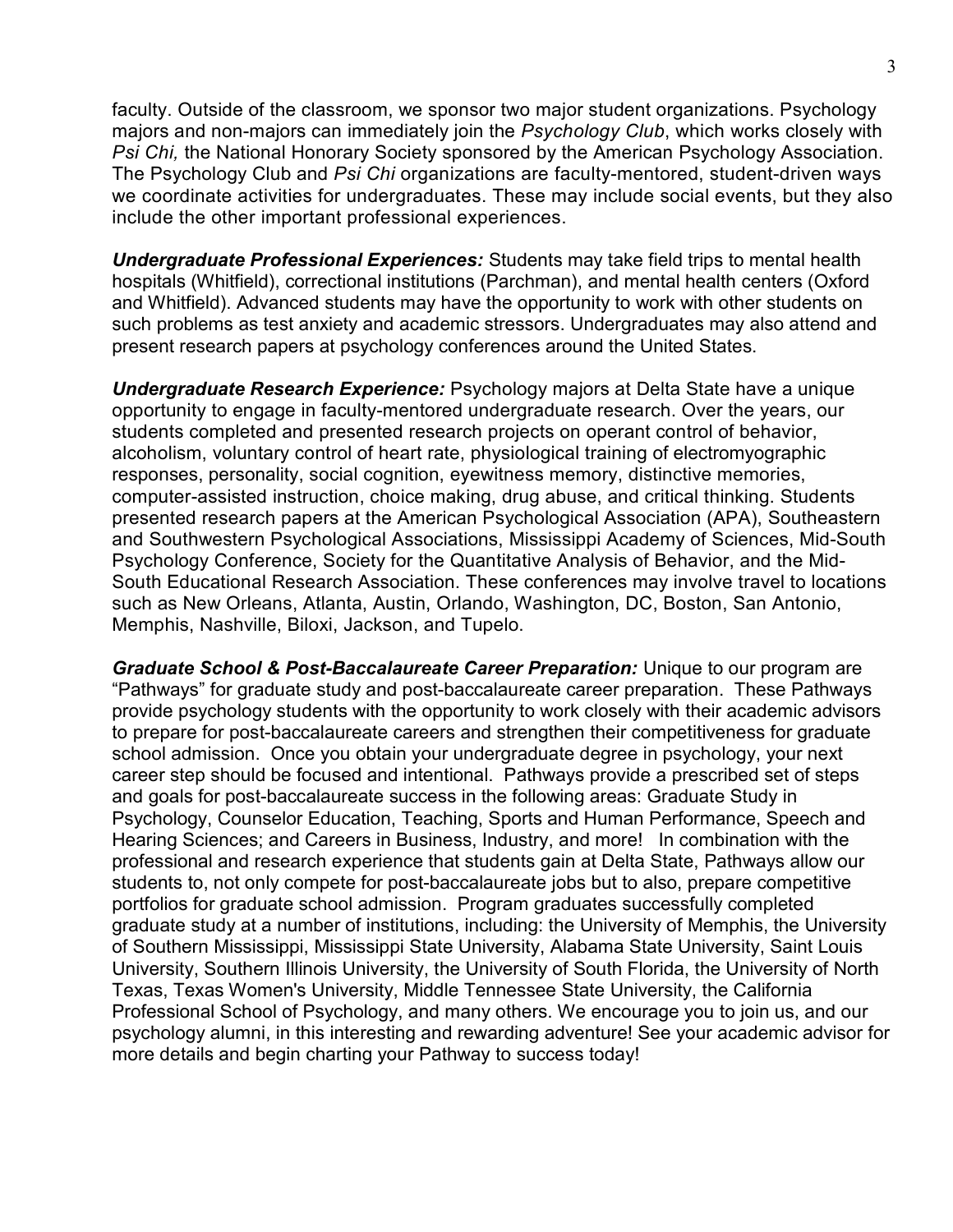#### About Our Faculty

#### Jacqueline Goldman, Ph.D. (jgoldman@deltastate.edu)

Dr. Jacqueline Goldman is an assistant professor of psychology at Delta State University. Jacqueline received her Ph.D. in Educational Psychology from the University of Oklahoma. She teaches several courses on the topics of motivation, cognition, learning theory, human development and research methods. Professor Goldman's research program focuses on cognitive and motivational aspects of learning including engagement, academic emotions, and interest development of at-risk students. She specializes in the investigation of learning activities that occur in everyday experience.

#### Andres Garcia-Penagos, Ph.D. (agpenagos@deltastate.edu)

Dr. Andres Garcia-Penagos was born in Bogota, Colombia. He attended the National University of Colombia, in Bogota, obtaining his undergraduate degree in Psychology. After a brief stint as a school psychologist in Bogota, he obtained a M.Sc. degree in Psychology from West Virginia University, with an emphasis in Behavior Analysis. There he conducted basic operant research in the areas of learning and stimulus control with pigeons and rats. He went then to the University of Tennessee in 2012 where he continued doing research with pigeons and then joined the Group Attention and Behavior Lab, doing research at the intersection of learning theory and social psychology, focusing on social influences in human choice behavior. In addition to his experimental interest in human and non-human social behavior, he also has profound interest in the history, theory and philosophy of psychology and the philosophy of mind.

#### Jonathan Westfall, Ph.D. (*jwestfall@deltastate.edu*)

Dr. Jon Westfall teaches a variety of courses in psychology, from general psychology to learning and cognition. His research background and current work focus on the way individuals make economic and consumer finance decisions, with interest in individual difference variables such as strength of handedness. In addition to his duties in the psychology department, Dr. Westfall is also the Coordinator of the First Year Seminar program and the Coordinator of the Okra Scholars program within the Student Success Center here on campus. Before joining Delta State, he served as a visiting professor at Centenary College of Louisiana, and as the Associate Director of Research & Technology at the Center for Decision Sciences at Columbia University. A native of Ohio, Dr. Westfall received his Ph.D. from The University of Toledo in 2009. In addition to his research, Dr. Westfall also has career ties in information technology, where he has worked as a consultant, programmer, and system administrator since 1997.

#### Sally Zengaro, Ph.D. (szengaro@deltastate.edu)

Dr. Sally Zengaro, Assistant Professor of Psychology, received her Bachelor of Arts degree in English from Harding University and a Master of Arts degree in Teaching English as a Second Language and a Ph.D. in Educational Psychology from the University of Alabama. Dr. Zengaro received the College of Education M. Ray Loree Most Outstanding Dissertation Award and the University of Alabama Outstanding Dissertation Award. She has presented her research at national and international conferences such as the American Educational Research Association and the American Psychological Association. Her research interests include sports participation and moral development, adolescent ethical behavior, whole theme constructivism, and the scholarship of teaching and learning. Her primary teaching responsibilities include educational psychology, psychology of learning, psychology of adolescence, and general psychology. She is the current Chairperson of the Division of Counselor Education and Psychology and interim Chairperson of the Division of Family & Consumer Sciences.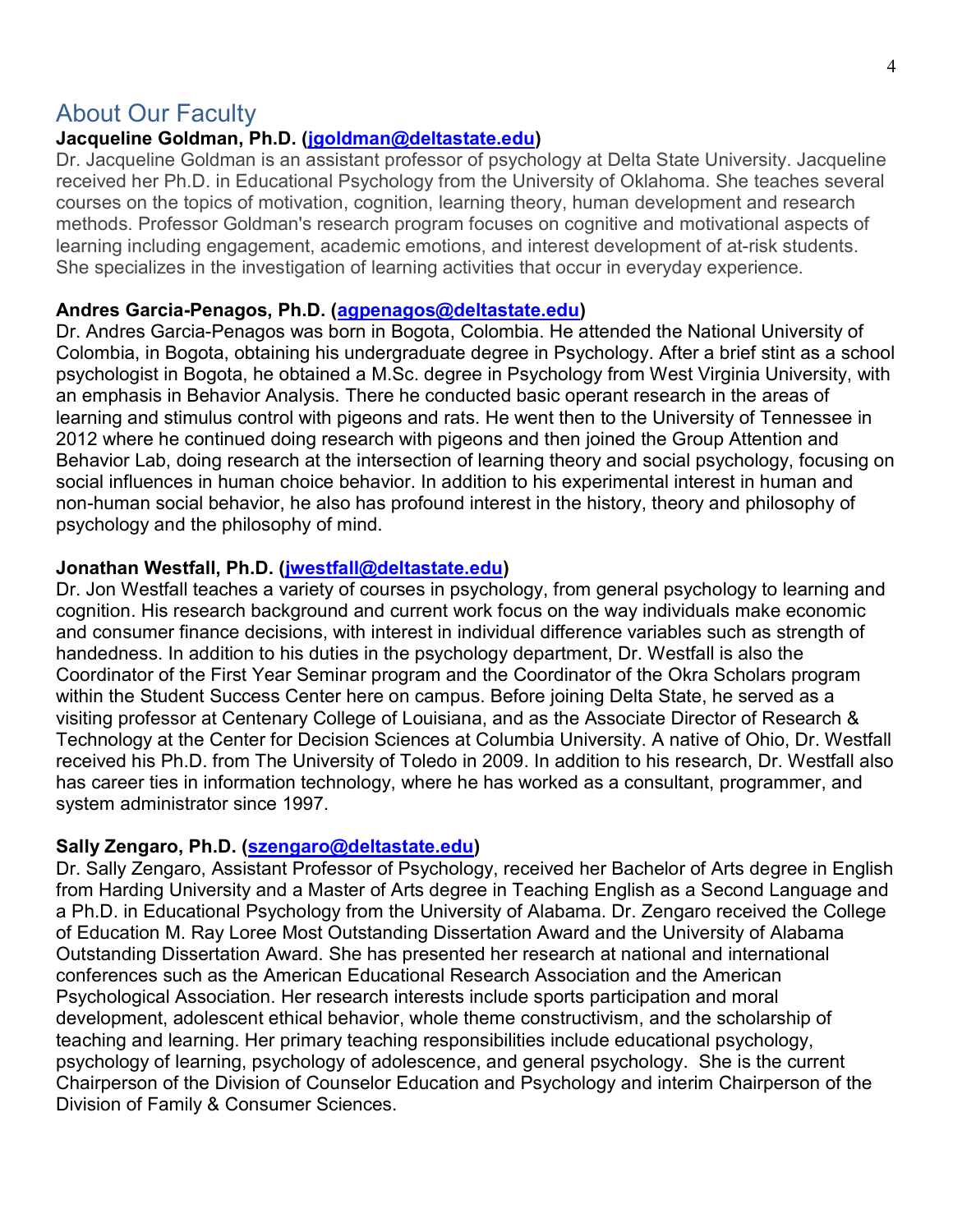Adjunct Faculty (2018-2019): Dr. Camille Branton, Dr. David Cook, Ms. Sharon Dorman, Dr. Richard Houston, Ms. Paula King, Ms. Darla Sisney, Dr. Catherine Vincent.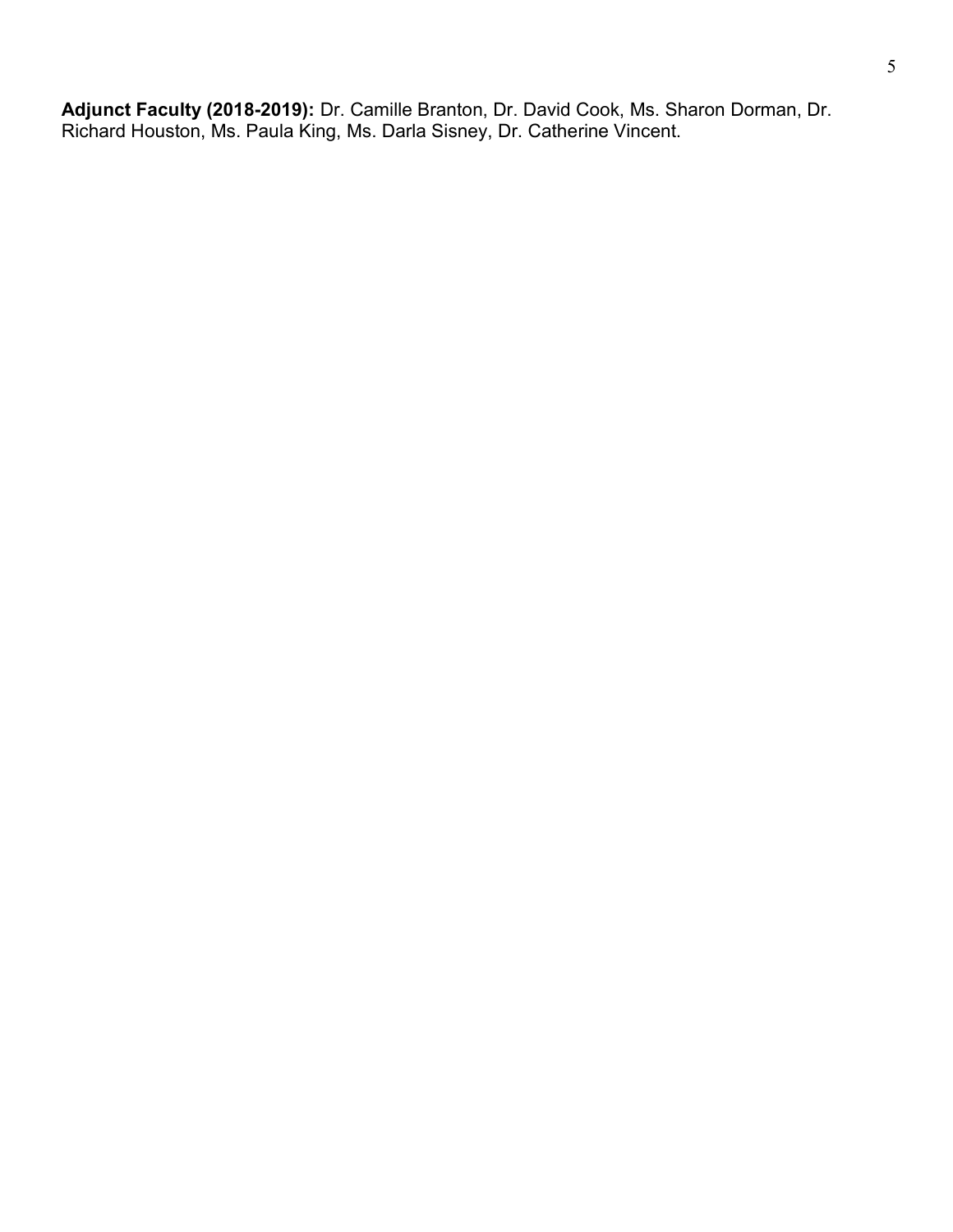## ADVISOR ASSIGNMENTS

Please see the following professor according to the first letter of your last name. This individual will serve as your assigned academic advisor. If you have made prior arrangements to change your advisor, continue to see your current advisor.

| <b>Advisor</b>            | Location          | <b>Last Name</b> |
|---------------------------|-------------------|------------------|
| Dr. Jaqueline Goldman     | <b>Ewing #352</b> | A-F              |
| Dr. Jonathan Westfall     | <b>Ewing #350</b> | G-L              |
| Dr. Sally Zengaro         | <b>Ewing #337</b> | $M-R$            |
| Dr. Andres Garcia-Penagos | <b>Ewing #348</b> | $S-Z$            |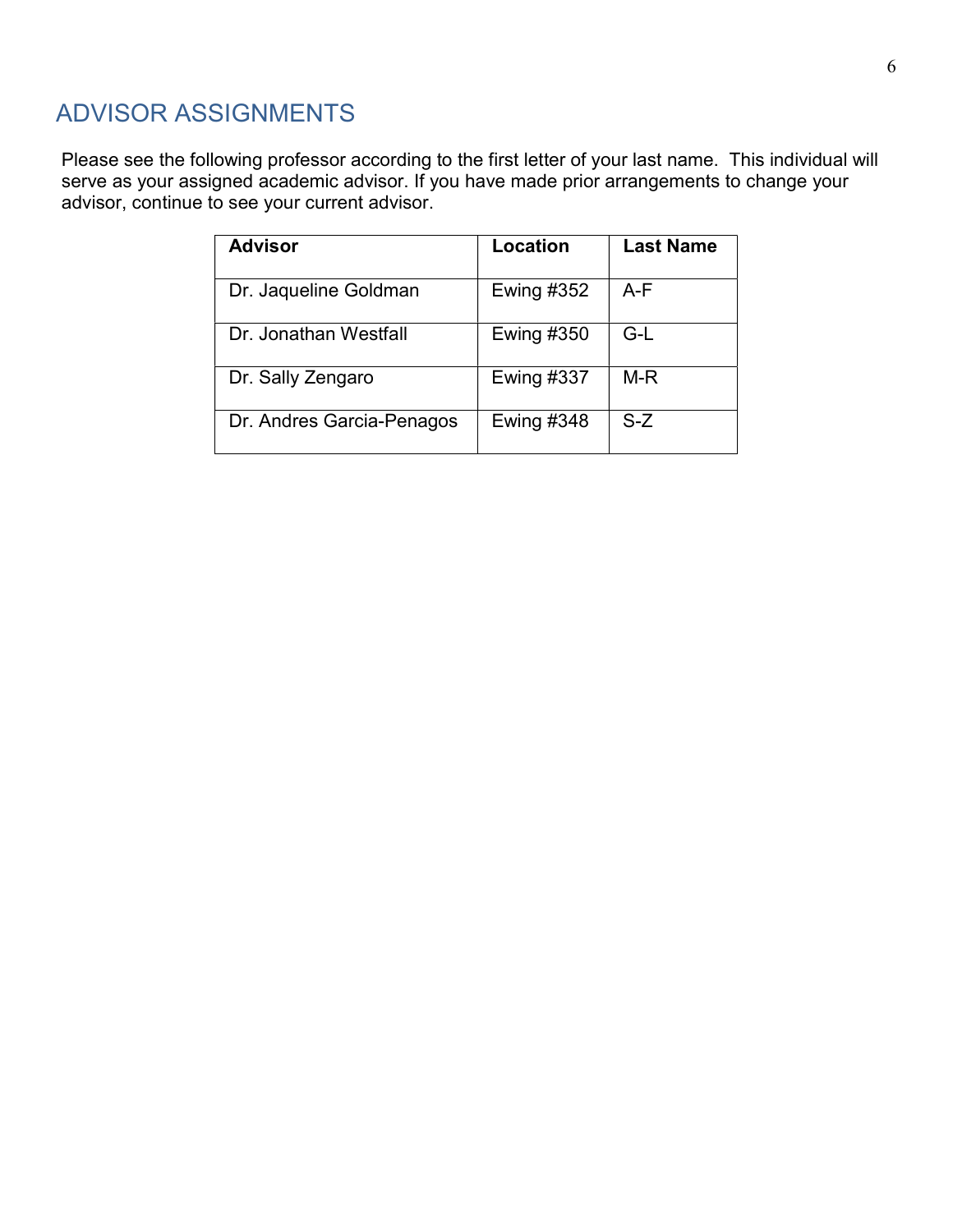#### Psychology Courses

Psychology majors must complete the eight required courses listed below and any other 15 hours of PSY electives with a grade of C or better.

Psychology minors must take PSY 101 and an additional 15 hours of any other coursework in psychology, for a total of 18 hours.

\*PSY 101 is a prerequisite for all other psychology courses. See the Undergraduate Catalog for the most up-todate information.

#### PSY REQUIRED COURSES

PSY 101. General Psychology. Scientific foundations of behavior and cognition. Prerequisite for all other courses in Psychology. 3hrs. Fall, Spring and Summer

PSY 307. Developmental Psychology. Principles and theories of human development through the life span of the individual. PSY 101. 3hrs. Fall and Spring

PSY 330. Research Methods I. An introduction to research design in psychological research, writing in APA style and the conduct and writing of a research-based literature review. PSY 101. 3hrs. Fall and Spring

PSY 331. Statistics. Use of descriptive and inferential statistics for the analysis of psychological data. Introduction to computerized data analysis. MAT 103 or 104, PSY 101. 3hr. Fall and Spring

PSY 332. Research Methods II. Research design and the conduct and reporting of psychological research. PSY 101, PSY 330. 3hrs. Fall and Spring

PSY 402. Learning and Cognition. Learning and cognitive processes. PSY 101, PSY 330. Lecture 2 hours, laboratory 2 hours. 3hrs. Fall only

PSY 409. Biological Psychology. Structure and function of the nervous system as it influences behavior, perception, and cognition. PSY 101, PSY 330. 3hrs. Spring only

PSY 490. Senior Seminar. Exploration of psychological topics resulting in written or oral presentations. Emphasis placed on integrating diverse theories, perspectives, and courses in psychology. Prerequisite: Senior psychology major and completion of all required psychology courses. 3hrs. Spring

#### PSY ELECTIVE COURSES

PSY 142. Professional and Career Issues. Offers a comprehensive introduction to careers in psychology, as well as guidelines for professional writing, conduct and collegiality. PSY 101. 3hrs. Fall and Spring

PSY 302. Abnormal Psychology. Characteristics, causes, and treatment of maladaptive behavior. PSY 101. 3hrs. Fall and Spring

PSY 308. Sensation and Perception. Sensory physiology, basis of perception, psychophysical techniques, theories and the effect of social variables on perception. PSY 101. 3hrs.

PSY 310. Health Psychology. Strategies and methods for understanding psychological contributions to health and disease. PSY 101. 3hrs

PSY 313. Psychology of Adolescence. Life and development of youth; problems and issues of adolescence. PSY 101. 3hrs. Fall and Spring

PSY 314. Psychology of Human Sexuality. Scientific foundation for the understanding of the psychological, physiological, social and behavioral aspects of human sexuality. PSY 101. 3hrs. Summer & Intersession

PSY 315. Social Cognition. Analyses of theory and research on problems related to how humans judge themselves and others. PSY 101. 3hrs.Fall

PSY 320. Human Factors Engineering. Applying human performance factors in design of instruments and humanmachine interface for ergonomics, visual displays, transportation safety, virtual environments, aviation, and disabilities. PSY 101. 3hrs

PSY 393. Sport Psychology. The goal of this course is to discuss professional and ethical issues relevant to the practice of sport psychology. The course provides an introduction (a) the interdisciplinary field of sport psychology, (b) the prevalent theories and concepts within the discipline, and (c) practical applications to the sport and health industries: PSY 101. 3hrs.

PSY 403. Theories of Personality. Contributions of major personality theorists of the 20<sup>th</sup> century including Freud, Jung, Adler, Maslow, Rogers. PSY 101. 3hrs. Fall

PSY 404. Tests and Measures. Theories of test construction, reliability and validation. Survey of available testing instruments. PSY 101, PSY 331. 3hrs

PSY 406. History of Psychology. Historical foundations of psychology. PSY 330 and junior or senior standing or permission from instructor. 3hrs. Fall

PSY 415. Clinical Psychology. Techniques and goals for diagnostic and therapeutic intervention. Prerequisites: PSY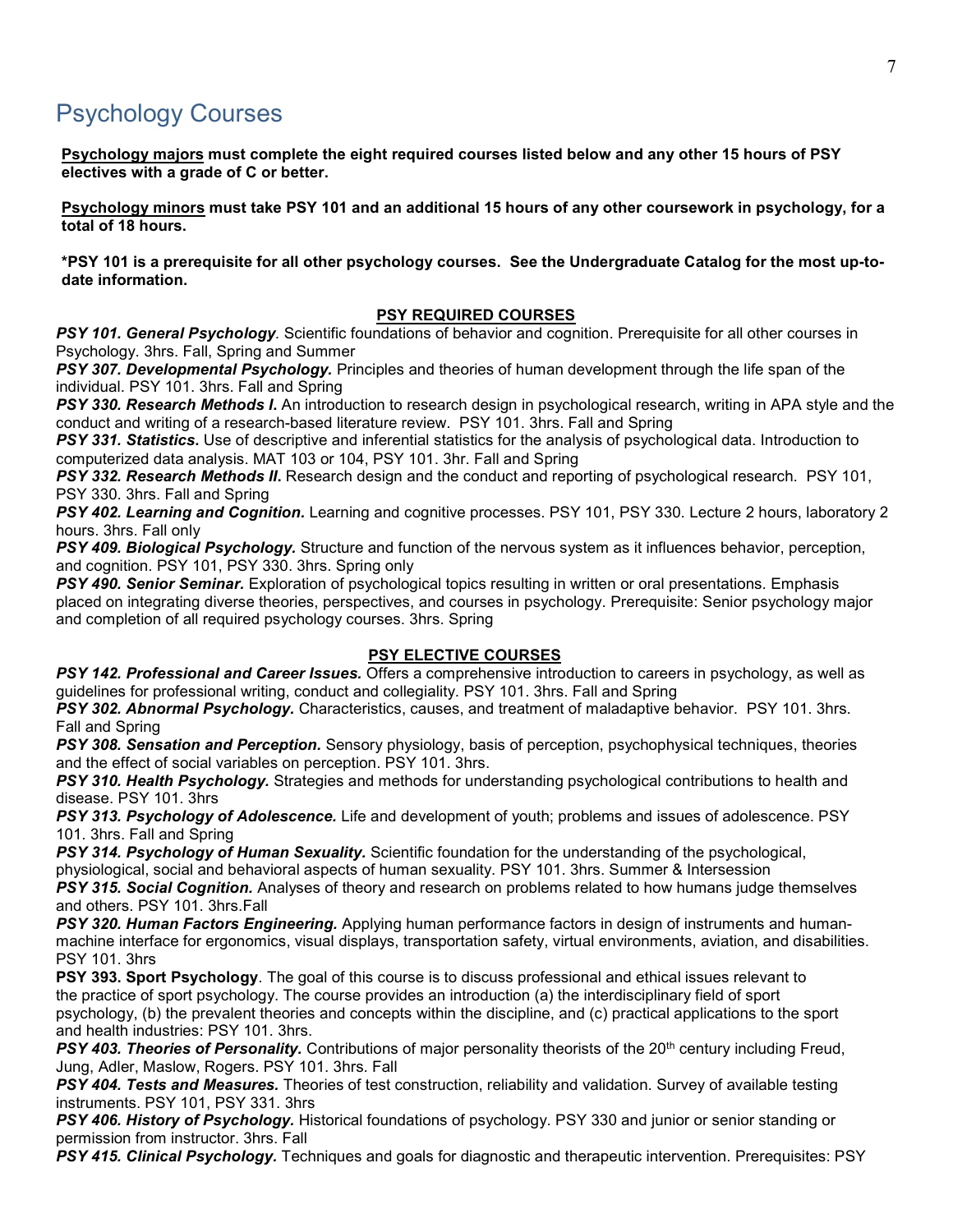101, 302, and 403. 3hrs

PSY 425. Service Learning in Psychology. Field placements will emphasize identifying and applying psychological concepts. PSY 101. 3hrs. Fall

PSY 492. Special Topics in Psychology (Various topics). Current developments in Psychology, May be repeated with change in topics. PSY 101. 3hrs

PSY 493. Independent Research. Independent research in an area of psychology. Prerequisite: permission of instructor. (May be repeated for a maximum of 6 hours.) 1-6hr(s)

PSY 499. Honors Thesis. Research leading to a paper to be approved by the psychology faculty. Prerequisites: Junior or senior psychology major, PSY 332 and recommendation of psychology faculty. 3hrs.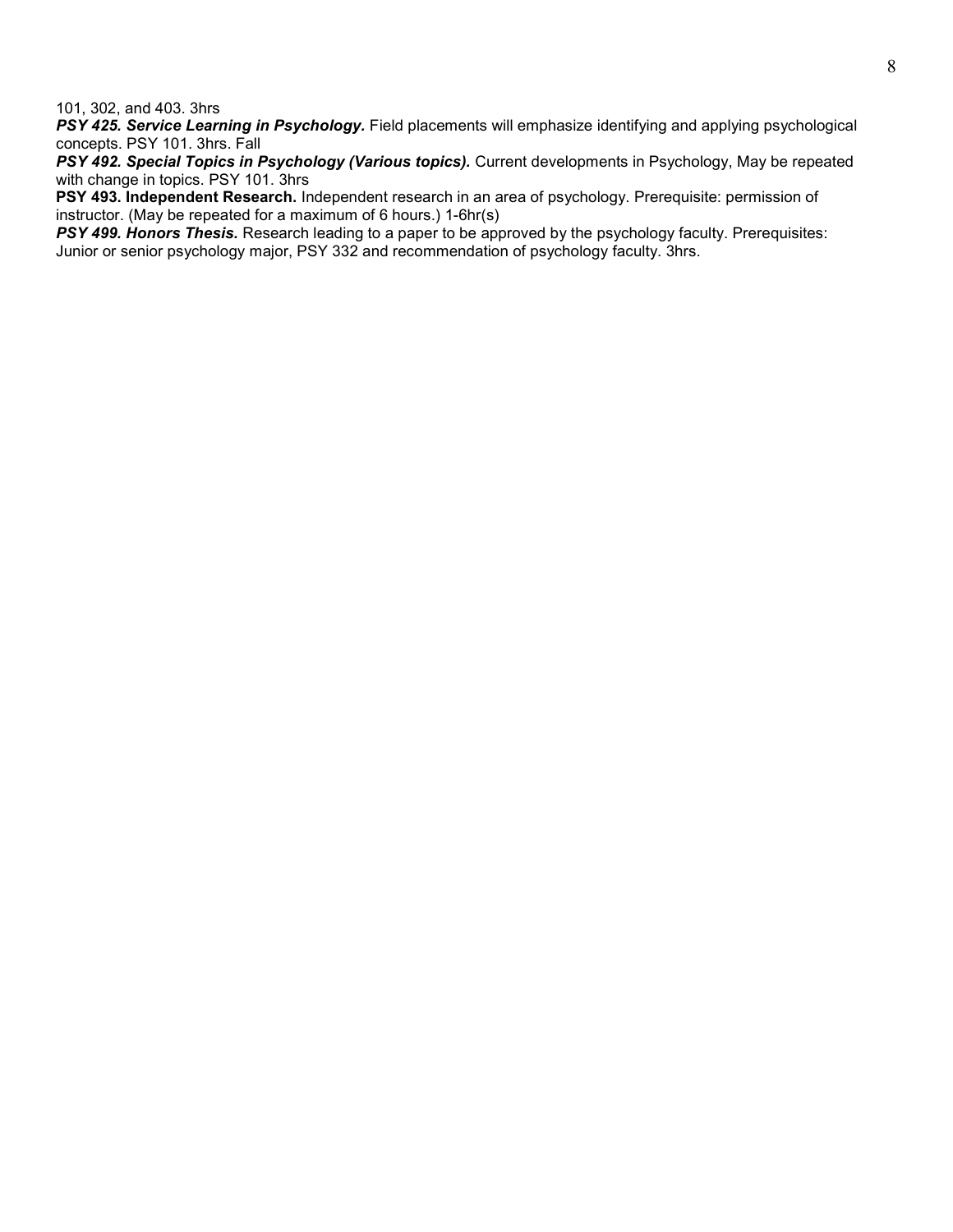## Academic Map

#### 2018-19 ACADEMIC MAP

**BS** - Psychology

**TOTAL HRS: 120** 

| Academic map is a quide to help students stay on track to degree completion. Consult undergraduate catalog and academic advisor for other requirements.                                                                                 |                                   |               |                 |   |                               |                        | * minimum grade required      |               |               |   |                        |  |
|-----------------------------------------------------------------------------------------------------------------------------------------------------------------------------------------------------------------------------------------|-----------------------------------|---------------|-----------------|---|-------------------------------|------------------------|-------------------------------|---------------|---------------|---|------------------------|--|
| <b>FALL SEMESTER</b>                                                                                                                                                                                                                    |                                   |               |                 |   |                               | <b>SPRING SEMESTER</b> |                               |               |               |   |                        |  |
| <b>PREFIX</b>                                                                                                                                                                                                                           | <b>COURSE</b>                     | <b>CREDIT</b> | <b>AREA</b>     |   | GR <sup>*</sup> SEM/GR PREFIX |                        | <b>COURSE</b>                 | <b>CREDIT</b> | <b>AREA</b>   |   | GR <sup>*</sup> SEM/GR |  |
| <b>ENG 101</b>                                                                                                                                                                                                                          | <b>Composition I</b>              | 3             | Gen Ed          |   |                               | <b>ENG 102</b>         | <b>Composition II</b>         | з             | Gen Ed        |   |                        |  |
| COM 101/102                                                                                                                                                                                                                             | <b>Comunication Studies</b>       | з             | Gen Ed          |   |                               |                        | <b>Personal Development</b>   | з             | <b>Gen Ed</b> |   |                        |  |
| <b>HIS 101/200 level</b>                                                                                                                                                                                                                | History                           |               | Gen Ed          |   |                               |                        | Lab Science**                 | ₹             | Gen Ed        |   |                        |  |
|                                                                                                                                                                                                                                         | Lab Science**                     |               | Gen Ed          |   |                               | <b>MAT 103</b>         | <b>Quantitative Reasoning</b> | в             | Gen Ed        |   |                        |  |
|                                                                                                                                                                                                                                         | Perspectives on Society           |               | Gen Ed          |   |                               | <b>PSY 101</b>         | <b>General Psychology</b>     | з             | Gen Ed        |   |                        |  |
| ã<br><b>FYS 100</b>                                                                                                                                                                                                                     | <b>First Year Seminar</b>         |               | <b>Univ Reg</b> |   |                               |                        |                               | 15            |               |   |                        |  |
|                                                                                                                                                                                                                                         |                                   | 16            |                 |   |                               |                        |                               |               |               |   |                        |  |
|                                                                                                                                                                                                                                         | <b>Minor Course</b>               | 3             | <b>Minor</b>    |   |                               | <b>PSY 331</b>         | <b>Statistics</b>             | 3             | Major         | c |                        |  |
|                                                                                                                                                                                                                                         | <b>General Elective</b>           |               | <b>Elective</b> |   |                               | <b>PSY</b>             | <b>Psychology Elective</b>    | з             | Major         | с |                        |  |
|                                                                                                                                                                                                                                         | <b>General Elective</b>           | з             | Elective        |   |                               |                        | <b>General Elective</b>       | з             | Elective      |   |                        |  |
| $2.5$ op<br>ENG 203/204/206                                                                                                                                                                                                             | Literature                        | з             | Gen Ed          |   |                               |                        | <b>Fine Arts</b>              | ₹             | Gen Ed        |   |                        |  |
| <b>PHI 201</b>                                                                                                                                                                                                                          | <b>Introduction to Philosophy</b> | з             | <b>Gen Ed</b>   |   |                               |                        | <b>Minor Course</b>           | з             | Minor         |   |                        |  |
| <b>YE AR</b>                                                                                                                                                                                                                            |                                   | 15            |                 |   |                               |                        |                               | 15            |               |   |                        |  |
| <b>PSY 330</b>                                                                                                                                                                                                                          | <b>Research Methods I</b>         | з             | Major           | c |                               | <b>PSY 332</b>         | <b>Research Methods II</b>    | з             | Major         | c |                        |  |
| b PSY 307<br>E PSY<br>The Management of the Second<br>The Management of the Second Second Second Second Second Second Second Second Second Second Second Second Second Second Second Second Second Second Second Second Second Second S | <b>Developmental Psychology</b>   | з             | Major           | с |                               | <b>PSY</b>             | <b>Psychology Elective</b>    | з             | Major         | с |                        |  |
|                                                                                                                                                                                                                                         | <b>Psychology Elective</b>        | з             | Major           |   |                               |                        | <b>General Elective</b>       | ٦             | Elective      |   |                        |  |
|                                                                                                                                                                                                                                         | <b>Minor Course</b>               |               | Minor           |   |                               | <b>PSY</b>             | <b>Psychology Elective</b>    |               | Major         |   |                        |  |
| YEAR                                                                                                                                                                                                                                    | <b>General Elective</b>           | з             | Elective        |   |                               |                        | <b>Minor Course</b>           | з             | Minor         |   |                        |  |
|                                                                                                                                                                                                                                         |                                   | 15            |                 |   |                               |                        |                               | 15            |               |   |                        |  |
| <b>PSY 402</b>                                                                                                                                                                                                                          | Learning and Cognition            | з             | Major           | с |                               | <b>PSY 409</b>         | <b>Biological Psychology</b>  | з             | Major         | c |                        |  |
| PSY                                                                                                                                                                                                                                     | <b>Psychology Elective</b>        | з             | Major           | c |                               | <b>PSY 490</b>         | <b>Senior Seminar</b>         | з             | Major         |   |                        |  |
|                                                                                                                                                                                                                                         | <b>General Elective</b>           | з             | Elective        |   |                               | <b>PSY</b>             | <b>Psychology Elective</b>    | з             | Major         |   |                        |  |
|                                                                                                                                                                                                                                         | <b>General Elective</b>           |               | Elective        |   |                               |                        | <b>General Elective</b>       |               | Elective      |   |                        |  |
| YEAR 4-Senior                                                                                                                                                                                                                           | <b>Minor Course</b>               |               | Minor           |   |                               |                        | <b>Minor Course</b>           |               | Minor         |   |                        |  |
|                                                                                                                                                                                                                                         |                                   | 15            |                 |   |                               |                        |                               | 14            |               |   |                        |  |

- \*\* Lab Science Recommendation: BIO 110/CHE 110/PHY 105/PHY 110

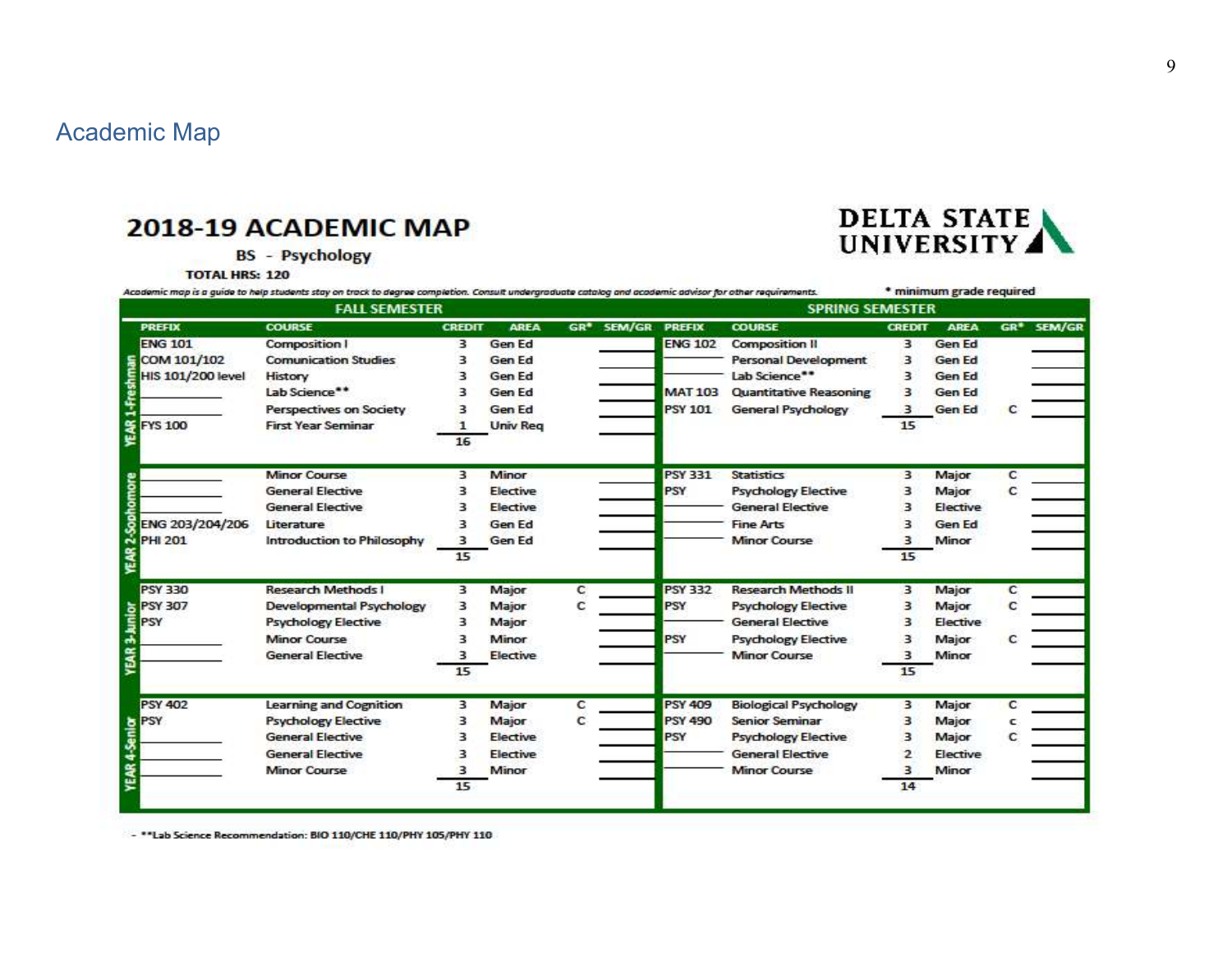## Frequently Chosen Minors for Psychology Majors

| Department/Program                  | <b>Required Minor Courses</b><br>(course may differ based on Catalog date)                                                          |
|-------------------------------------|-------------------------------------------------------------------------------------------------------------------------------------|
|                                     | For each minor and other minors not listed: See<br>"Academic Minors," in DSU Undergraduate Catalog<br>and/orcheck with your advisor |
| Biology                             | 21 hours                                                                                                                            |
| <b>Business Administration</b>      | 18 hours                                                                                                                            |
| <b>Computer Information Systems</b> | 24 hours                                                                                                                            |
| <b>Criminal Justice</b>             | 18 hours                                                                                                                            |
| <b>Family/Consumer Science</b>      | 18 hours                                                                                                                            |
| <b>Health</b>                       | 18 hours                                                                                                                            |
| <b>Mathematics</b>                  | 21 hours                                                                                                                            |
| Philosophy                          | 18 hours                                                                                                                            |
| <b>Political Science</b>            | 18 hours                                                                                                                            |
| Social Welfare                      | 15 hours                                                                                                                            |
| Sociology                           | 18 hours                                                                                                                            |
| <b>Special Education</b>            | 18 hours                                                                                                                            |
| Speech and Hearing Sciences         | 15 hours                                                                                                                            |
| Sport Psychology                    | 18 hours                                                                                                                            |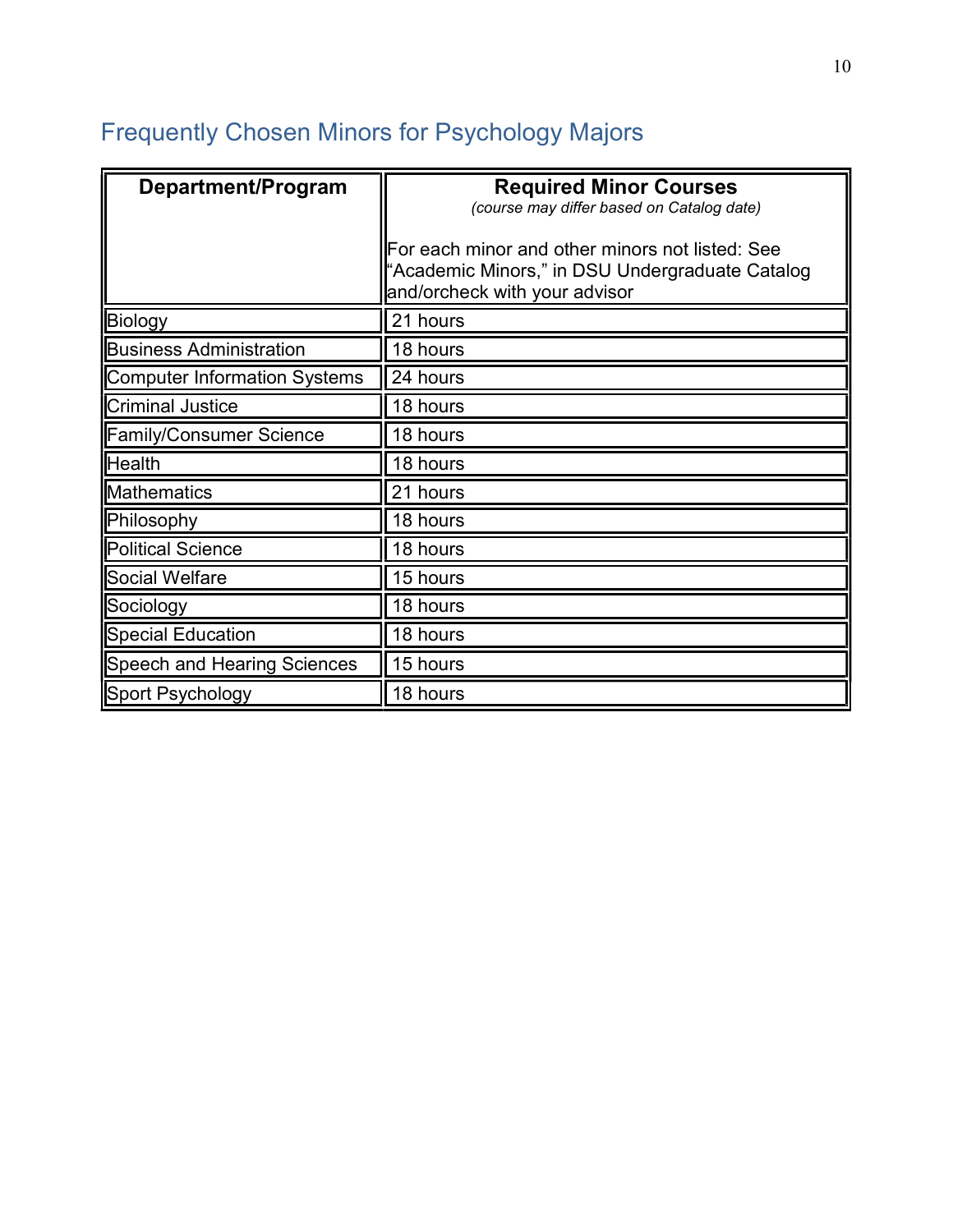## Guidelines for Requesting Letters of Recommendation

In order for us to provide you with a well-written and complete letter of recommendation, we need all students to provide the following information to the professor(s) at least 4 weeks before the letters are due (use the list below as a checklist for your request).

- $\Box$  Provide complete documentation on where your letter should go.
	- o Who should the letter be addressed to?
	- o Where should it be sent? What is the mailing or email address?
	- $\circ$  If the letter needs to be filled out electronically, or if the institution does not want a letter (but rather a score sheet or evaluation form only), you need to let us know this. Institutions are increasingly changing their application procedures away from the standard mailed-in letters of recommendation. It is your responsibility to know how your program would like to receive our letter or evaluation.
- $\Box$  Provide a copy of your resume or vita as you submitted to the graduate school/company.
- $\Box$  Provide a copy of your unofficial transcript
- $\Box$  Provide all forms required for submission
	- o Some graduate programs have special forms your recommenders are supposed to fill out,
	- $\circ$  Some graduate programs require you to sign a waiver.
- $\Box$  If you need us to mail the letter, please provide a stamped, addressed, envelope that we can mail the letter in.
- $\Box$  Provide all documentation that we may need to write a meaningful and persuasive letter.
	- $\circ$  Whatever you've submitted to the graduate school / company (i.e. a personal statement)
	- o Your recent accomplishments
	- o Anything you would like us to highlight in my letter (We cannot promise it will be there, but we will try to incorporate it).
- $\Box$  As a matter of professional courtesy, we ask that you make requests for letters of recommendation in person, not through email or phone call.

#### All of the above material should be provided to the professor at least 4 weeks before the letter is due.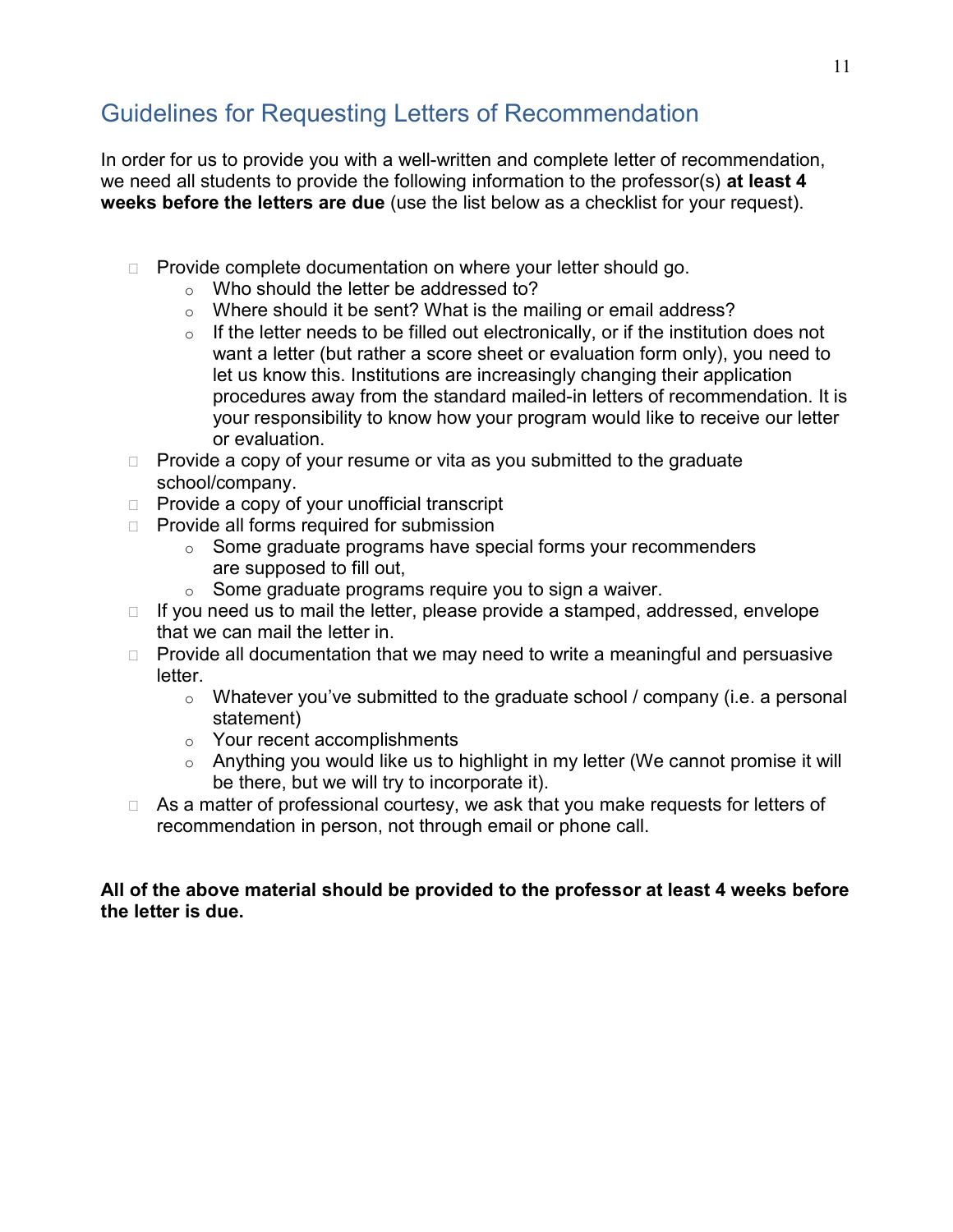## Psychology Student Conduct Statement of Understanding

See DSU's Undergraduate Catalog for up-to-date details

The Psychology Program Faculty provides opportunities for students to progress in their academic development while taking courses in the program. Because many university students take Psychology courses as part of their majors, the level of personal investment in the program varies. This statement of understanding is for Psychology majors, minors, and students taking courses within the program as part of their general education requirements. Issues identified and discussed in this document provide the student with a clear understanding of responsibilities of students in their academic work and the responsibilities of faculty in supporting students in their development.

CLASS ATTENDANCE POLICY. Regular attendance and actively participation are primary responsibilities of students in the program. Faculty require students to maintain regular and punctual attendance at all scheduled classes and activities. University policy holds that students are required to attend 75% of the class meetings to receive credit for this course. If a student accumulates absences greater than 25% of the scheduled class meetings, the student's assigned grade for the course shall be an "F" (see DSU Undergraduate Catalog 2013-2014). ONLINE CLASS ATTENDANCE: For purposes of financial aid and enrollment, a student will be considered to being attendance in an online class when the individual 1) participates in online discussions about academic matters; or 2) initiates contact with faculty to ask questions about subject studies; or 3) completes assignments; or 4) takes tests. Logging into an online course without active participation does not constitute attendance. For students who have met the attendance policy criteria, the last date of attendance will be the last time the student logs on to class and participates. A student in an online course must follow the standard procedure for dropping the class. The last date of attendance will be the date the student last logged into the course and met one of the four criteria noted above (DSU Undergraduate Catalog 2013- 2014).

UNIVERSITY CHEATING & PLAGIARISM POLICY. "Cheating and plagiarism are not tolerated. If it is established that a violation has occurred, instructors may determine the penalty and should report the offense to the division/department chair, the student's advisor, the dean, and the Office of Academic Affairs. The usual minimum penalty involves a grade of zero on the test, examination, or paper in question. A second offense by any student will be reviewed for action that is more stringent and will usually result in suspension. Any additional offenses will usually result in expulsion from the university" (see DSU Undergraduate Catalog 2013-2014).

STUDENT CONDUCT POLICY. Students are treated with respect and, in turn, are expected to treat faculty and other students with respect. Actions inconsistent with respectful behavior include, but are not limited to, visiting in class, reading outside materials, studying or doing homework for another class, heads on desks, talking, using cell phones, and text-messaging during class time. These activities are inappropriate in a university learning environment and will not be tolerated. If disrespectful behavior occurs, the student(s) cease that activity at the faculty member's request. If the activity persists, consequences may include dismissal from the class to expulsion from the course.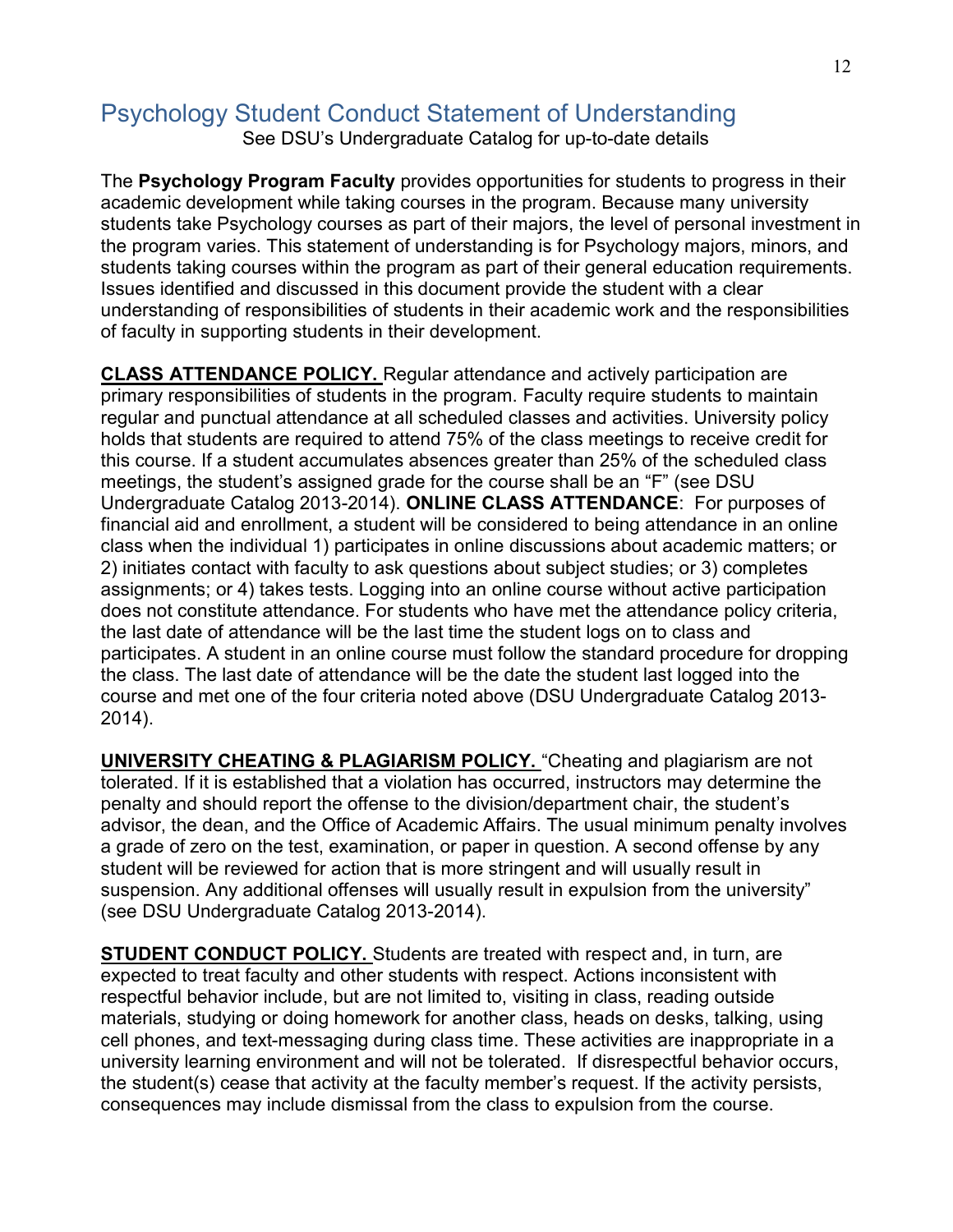STUDENT ACADEMIC GRIEVANCE POLICY.A student who feels subjected to unfair treatment may appeal as follows: First, discuss the problem with the professor. If the problem is not resolved, discuss the problem with the professor and the psychology program coordinator (Dr. Westfall). If the problem is still not resolved, appeal in writing (with documentation) to the division chair (Dr. Zengaro). If the problem is still not resolved then appeal in writing (with documentation) to the college dean (Dr. Griffin). If the problem has not been satisfactorily resolved after these three steps, the student may submit a request for a hearing with the Academic Appeals Committee. If the problem persists, the student may make a written appeal to the Vice President for Academic Affairs. The Vice President of Academic Affairs' decision is final. Academic appeals by students must be filed no later than the end of the next regular term after the grievance occurred (see DSU Undergraduate Catalog, 2013-2014).

ACADEMIC ADVISING POLICY. Academic advising is an essential part of students' progress through their academic experience at Delta State University. Before the start of each semester, students meet with their academic advisors to determine courses taken, establish a new or modify an existing program of study, check academic transcripts for accuracy, and discuss general concerns about student progress. At each meeting, the advisor gives students their Personal Identification Number (PIN) for online registration. PINs are not available by phone or by email. Students are expected to register ONLY for those courses they and their advisor have determined. The student's advisor must be informed of and approve any deviations from the planned registration. Failure to follow this procedure or to obtain a PIN from a source other than the advisor may result in loss of online registration privileges and will delay graduation.

My signature indicates that I have attended a Psychology program orientation, have had these policies clearly explained to me and that I agree to abide by these policies while a student at Delta State University.